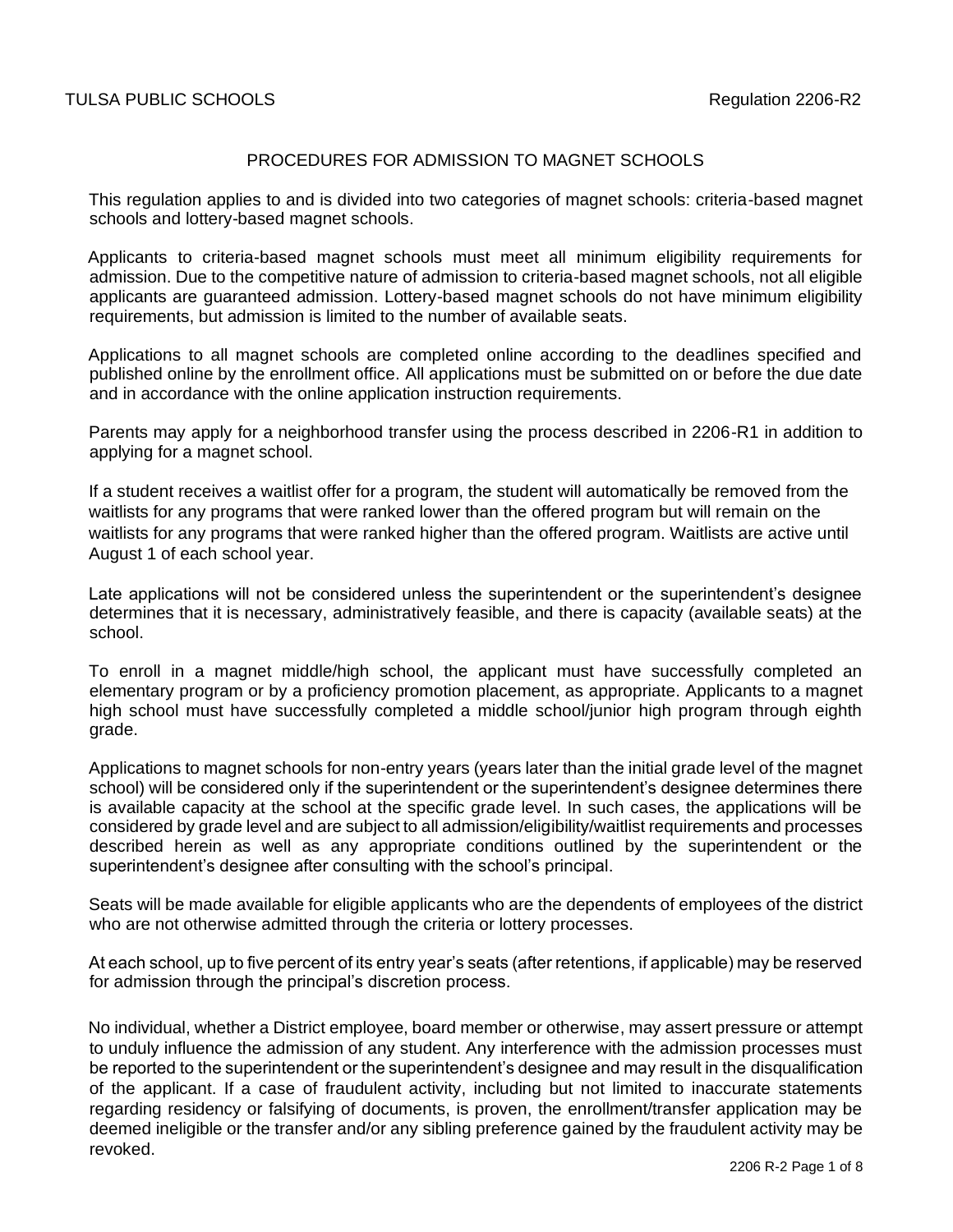Students who wish to leave a magnet school after accepting a magnet transfer may return to the school in their attendance area by contacting the enrollment office. Barring special circumstances determined by the superintendent or the superintendent's designee, students who accept admission to a magnet school are not eligible for a transfer to another magnet school serving the same grade level.

The admission process for criteria-based schools and lottery-based schools frequently references the quadrant in which the applicant resides or the historical Booker T. Washington School area. The residence of the child's parent/ legal guardian determines the quadrant provided the child lives at that residence. Specific information regarding these characteristics is as follows:

|                    | <b>Quadrant Definitions</b> |                       |                      |
|--------------------|-----------------------------|-----------------------|----------------------|
| <b>Quadrant I</b>  | <b>Quadrant II</b>          | <b>Quadrant III</b>   | Quadrant IV          |
| Anderson           | Bell                        | <b>Dolores Huerta</b> | Carnegie             |
| <b>Burroughs</b>   | <b>Clinton West</b>         | Cooper                | Eliot                |
| Tisdale            | <b>Hamilton</b>             | <b>Disney</b>         | Grissom              |
| Celia Clinton      | Eugene Field                | Hoover                | <b>Patrick Henry</b> |
| Emerson            | Unity                       | Kerr                  | Key                  |
| Hawthorne          | Kendall-Whittier            | Lewis and Clark       | Lanier               |
| John Hope Franklin | <b>McKinley</b>             | Lindbergh             | Council Oak          |
| Whitman            | Owen                        | MacArthur             | Marshall             |
|                    | Robertson                   | Mitchell              | <b>McClure</b>       |
|                    | Sequoyah                    | Peary                 | Salk                 |
|                    | Springdale                  | <b>Skelly</b>         |                      |

School-specific admissions processes for both criteria-based and lottery magnet schools are below.

# **CRITERIA-BASED MAGNET SCHOOLS**

The District has criteria-based magnet schools for eligible applicants at the middle school (grades 6-8) and high school levels. To be an "eligible applicant/student," the student must meet all of the school's minimum eligibility requirements. While meeting the minimum eligibility requirements allows a student to be considered for admission, it does not guarantee admission. Eligible applicants are ranked ordered by their criteria scores (and by quadrant, if applicable) and selected based upon their rank order except for applicants admitted through the principal or superintendent discretion process and, if applicable, eligible applicants with preferential admission status.

# Principal Discretion Process

The following requirements apply to any applicant, including non-entry year, admitted through this process:

a. Applicants must meet the minimum eligibility requirements and must have demonstrated talents, interests, and other qualities that show their admission will bring credit to the school. There is also the possibility of enrolling a student through a separate discretion process. Each school principal may enroll students at the magnet school whose assessment scores do not sufficiently demonstrate their ability to be successful at the criteria-based magnet school due to special circumstances beyond the student's control. In such cases, the process is initiated by the recommendation of the TPS student's current principal and the principal's supervisor, or the principal of the school the student is applying to. The principal must be presented with alternate measures demonstrating the student's academic abilities in lieu of the state or nationally normed assessment scores.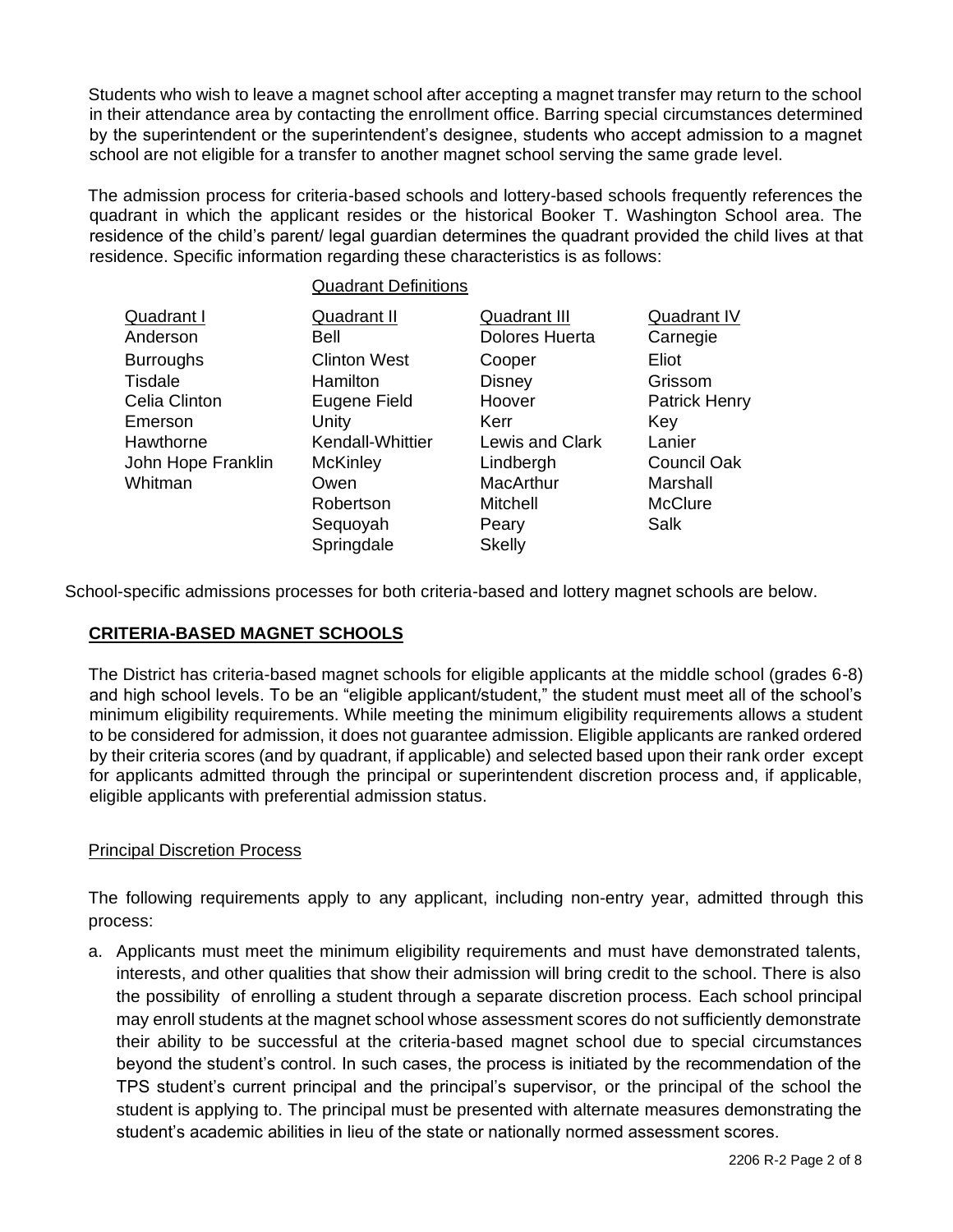Each principal will appoint a committee to review such applicants so that, as a group, the committee and principal come to a consensus regarding whether to admit the student. Each committee shall be composed of one teacher from each core department, one teacher from an elective department and one administrator. Additional committee members may be assigned at the principal's discretion.

b. Out of district students: The principal discretion process is the only means by which admission is allowed for out-of-district applicants unless there are no in-district students on any waitlist.

At each criteria-based magnet, in addition to the principal discretion process described above, there is also the possibility of enrolling a student through a superintendent discretion process. Specifically, the district's superintendent may enroll up to five TPS students at the magnet school whose assessment scores do not sufficiently demonstrate their ability to be successful at the criteria-based magnet school due to special circumstances beyond the student's control. In such cases, the process is initiated by the recommendation of the TPS student's current principal and the principal's supervisor, or the principal of the school the student is applying to. The superintendent must be presented with alternate measures demonstrating the student's academic abilities in lieu of the state or nationally normed assessment scores. The superintendent will appoint a five-person committee to review such applicants.

# **I. Criteria-Based Magnet Middle Schools: Carver Middle School and the Magnet Program at Edison Middle School**

# **A. Minimum Eligibility Requirements at the Time of Application**

### Test Scores

50th percentile or above on **both** the reading and mathematics components of a standardized academic assessment. The test must be the relevant state assessment, or a nationally normed assessment administered by the school over the previous two semesters. The highest scores from either semester will be used. Applicants not attending Tulsa Public Schools shall submit the relevant state assessment or a nationally normed assessment administered over the previous two semesters by a testing organization.

# GPA

Minimum of a 3.00 on a 4.00 scale for the first semester of the application year plus the school year immediately preceding the application year, or a minimum of a 3.0 on a 4.0 scale for the 2nd semester of the previous school year plus the 1st semester of the current year. The higher of the two scores will be used. Pass/fail courses will not be included in the GPA calculation. Elective courses for 6th grade applicants will not be included in the GPA calculation.

# **Behavior**

Any out-of-school suspension or alternative placement for disciplinary reasons during the application year or the second semester of the prior school year will be reviewed by the school's application committee to determine if the student will be eligible to proceed through the application process. All suspensions or alternative placements occurring after placement, but prior to the start of the school year, will be reviewed by the accepting school's selection committee. The offer may be rescinded based on the decision of the committee. School records as well as any documentation provided by the parent will be considered.

# **B. Additional Admission Information**

Sibling Preference No preference provided. Notice and the set of 8 and 2206 R-2 Page 3 of 8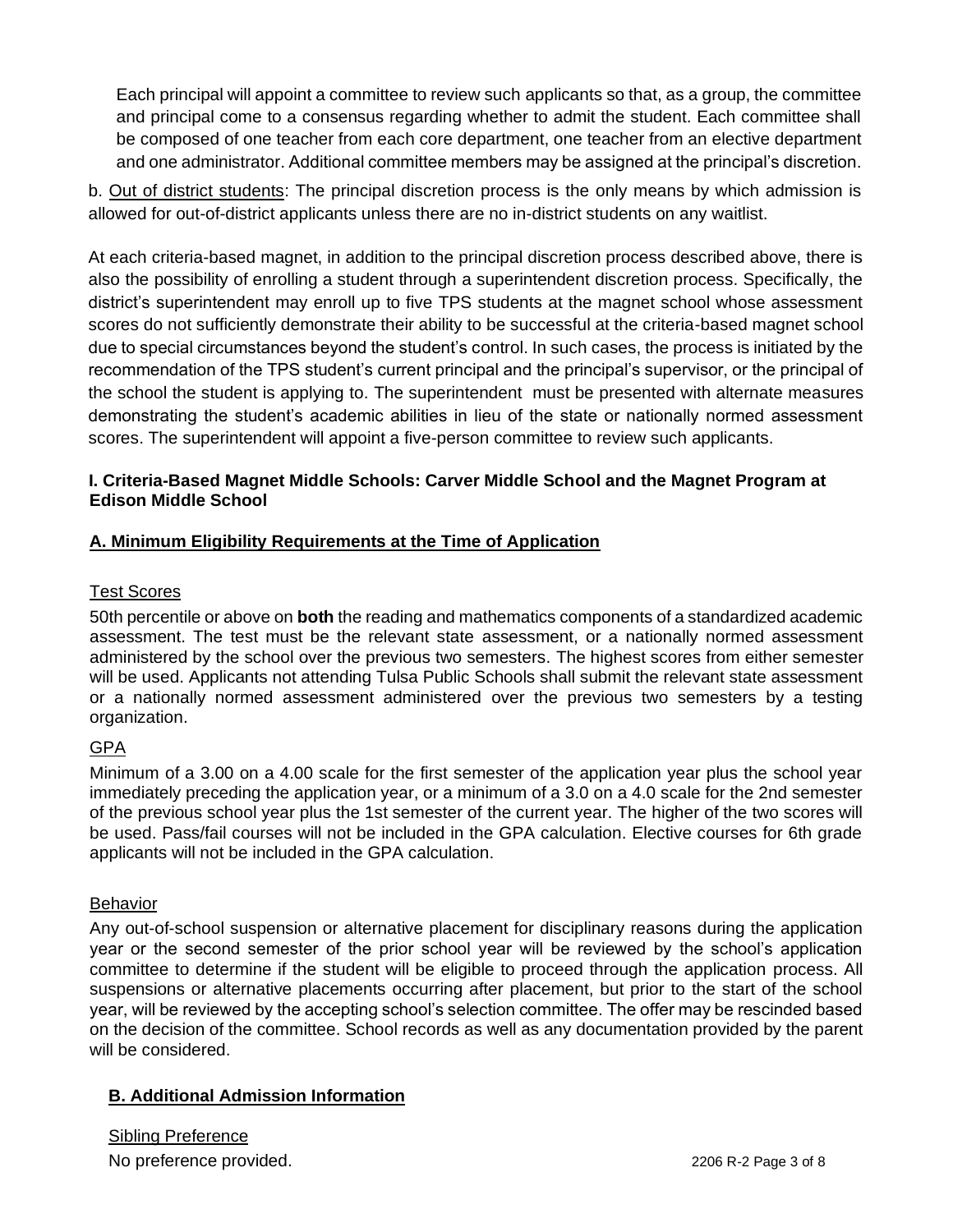# Special Conditions for Carver Middle School only

Any eligible applicant residing in the historical Booker T. Washington School area will have admission priority (admission preference) over other eligible applicants.

Approximately 60% of the entering sixth grade class shall be composed of eligible applicants who reside in Quadrants I and II. The balance (40%) shall be selected from eligible applicants who reside in Quadrants III and IV. After exercising all due diligence in attempting to fill all admission slots, the school may fill the balance of vacant admission slots with eligible applicants from other quadrants in the order of their waiting list placement. The date on which such filling from other quadrants will occur, if at all, will be determined by the superintendent or the superintendent's designee in consultation with the school's principal.

# **II. Criteria-Based Magnet High Schools: Booker T. Washington High School, the Magnet Program at Edison High School, and the Tulsa Engineering Academy Magnet Program at Memorial High School -**

# **A. Minimum Eligibility Requirements**

### Test Scores

35th percentile or above on **both** the reading and mathematics components of a standardized academic assessment. The test must be the relevant state assessment, or a nationally normed assessment administered by the school over the previous two semesters. The highest scores from either semester will be used. Applicants not attending Tulsa Public Schools shall submit the relevant state assessment or a nationally normed assessment administered over the previous two semesters by a testing organization.

### GPA

Minimum of a 2.5 on a 4.00 scale for the first semester of the application year plus the school year immediately preceding the application year, or a minimum of a 2.5 on a 4.0 scale for the 2nd semester of the previous school year plus the 1st semester of the current year. The higher of the two scores will be used. Pass/fail courses will not be included in the GPA calculation.

#### Behavior

Any out-of-school suspension or alternative placement for disciplinary reasons during the application year or the second semester of the prior school year will be reviewed by the school's application committee to determine if the student will be eligible to proceed through the application process. All suspensions or alternative placements occurring after placement, but prior to the start of the school year, will be reviewed by the accepting school's selection committee. The offer may be rescinded based on the decision of the committee. School records as well as any documentation provided by the parent will be considered.

# **B. Additional Admission Information**

# Sibling Preference

No preference provided.

# Special Conditions for Booker T. Washington High School only

Any eligible applicant residing in the historical Booker T. Washington School area and any eligible applicant from Carver Middle School will have admission priority over all other students. (Note that, as described above, the principal discretion process and its conditions are the only method by which an out- of-district applicant may be admitted, even if the outof-district applicant attends Carver.)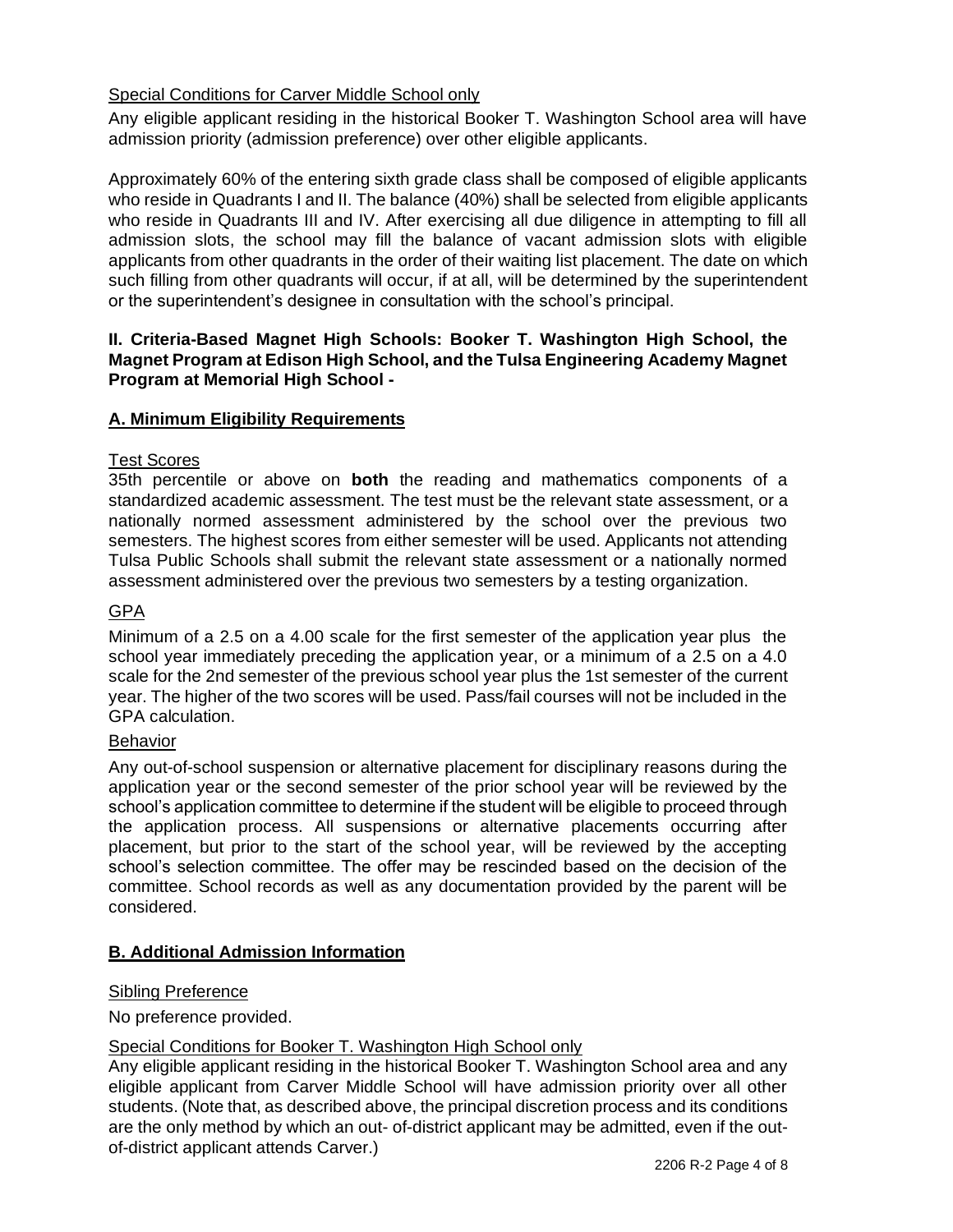Approximately 60% of the entering ninth grade class shall be composed of eligible applicants who reside in Quadrants I and II. The balance (40%) shall be selected from eligible applicants who reside in Quadrants III and IV. After exercising all due diligence in attempting to fill all admission slots, the school may fill the balance of vacant admission slots with eligible applicants from other quadrants in the order of their waiting list placement. The date on which such filling from other quadrants will occur, if at all, will be determined by the superintendent or the superintendent's designee in consultation with the school's principal.

Special Conditions for the Magnet Program at Edison High School only

Eligible students attending the Edison Middle School magnet program shall have preferential admission status to Edison High School magnet program.

# **III. GENERAL PROCEDURES IN THE ADMISSION OF STUDENTS TO ALL CRITERIA-BASED MAGNET SCHOOLS**

The superintendent or the superintendent's designee will identify the number of students who may be enrolled per grade level prior to the beginning of the application window, as possible. Selection review committees will process the criteria-based magnet school applications. These committees will be comprised of three teachers and a single administrator from each of the criteria magnet schools. The principals of the criteria-based magnet schools will determine the individuals who will represent their schools. The superintendent or the superintendent's designee will also serve on each committee as a central office representative. Neither the central office nor the building administrators are voting members. The committee's responsibilities include:

- process the applications with the assistance of an electronic matching tool, which the committee will ensure accurately reflects the requirements, selection criteria, and processes described in this regulation
- ensure priorities were adhered to and properly documented
- review behavior data for submitted applications and make the final determinations of eligibility
- review any appeals submitted by parents and make the final determination of eligibility
- score incoming data from out of district transcripts

# **IV. LOTTERY-BASED MAGNET SCHOOLS**

The lottery selection process is designed to ensure that students from all areas of the district have equitable access to the district's magnet programs. The order of the lottery results will determine the order on any waitlist.

#### Principal Discretion Process:

The following requirements apply to any applicant, including non-entry year, admitted through this process:

a. Applicants must have demonstrated talents, interests, and other qualities that show their admission will bring credit to the school.

Each principal will appoint a committee to review such applicants. Each committee shall be composed of one teacher from each core department, one teacher from an elective department and one administrator. Additional committee members may be assigned at the principal's discretion.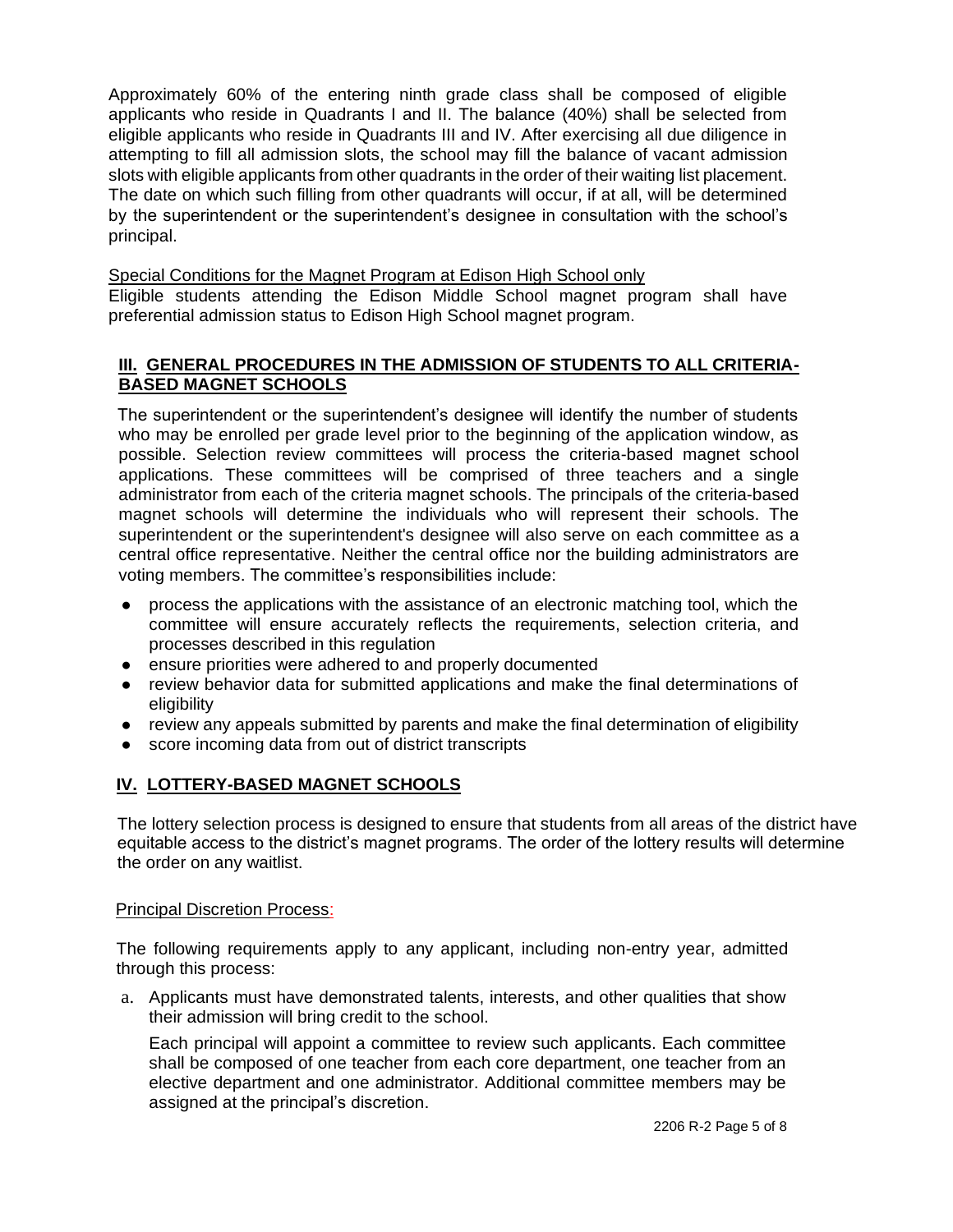b. Out of district students: The principal discretion process is the only means by which admission is allowed for out-of-district applicants unless there are no in-district students on any waitlist.

| Name                                                                | Program Type                                   | <b>Special Notes</b>                                                                                                                                                                                                                                                                                                                                         |
|---------------------------------------------------------------------|------------------------------------------------|--------------------------------------------------------------------------------------------------------------------------------------------------------------------------------------------------------------------------------------------------------------------------------------------------------------------------------------------------------------|
| <b>Eisenhower</b>                                                   | <b>Full Language</b><br>Immersion              | Serves K-5<br>Students must be five years old on<br>or before September 1. Students<br>are enrolled in either Spanish<br>immersion or French immersion.                                                                                                                                                                                                      |
| <b>Zarrow</b>                                                       | <b>Full Language</b><br>Immersion              | Serves K-5<br>Students must be five years old on<br>or before September 1. Students<br>are enrolled in Spanish immersion.                                                                                                                                                                                                                                    |
| <b>Felicitas</b><br><b>Mendez</b><br><b>International</b><br>School | Two-Way<br>Immersion                           | Serves PK-5<br>Students must be four years old on<br>or before September 1. There are<br>two lotteries per quadrant: one for<br>English speaking students and one<br>for Spanish speaking students.<br>Students achieve literacy in both<br>Spanish and English in an<br>immersion setting comprised of<br>50% English speakers and 50%<br>Spanish speakers. |
| <b>Mayo</b>                                                         | <b>Mixed Grade</b><br>Demonstration<br>Academy | Serves PK-5<br>Students must be four years old on<br>or before September 1.                                                                                                                                                                                                                                                                                  |

# **A. Elementary Lottery-Based Magnets**

General Conditions of Elementary Lottery-Based Magnets:

These magnet schools base admissions on the results of a random lottery conducted by quadrant. The lottery selection process is designed to ensure that students from all areas of the district have equitable access to the district's elementary magnet programs. The order of the quadrant-based lottery results will determine the order on any waiting list.

Unless otherwise allowed by the superintendent or the superintendent's designee after consulting with the school principal:

- Applications are accepted for the entry year only, except applications for later years may be considered by the district's transfer office in coordination with the principal if seats become available in the relevant quadrant and, if applicable, students are entering from another language immersion program or have comparable language skills.
- Applications will not be accepted for kindergarten entry from retained kindergarten students at other schools unless the superintendent or the superintendent's designee determines in consultation with the relevant school leaders and the parents that the retained kindergarten student (of another school) would be best served by the magnet school. 2206 R-2 Page 6 of 8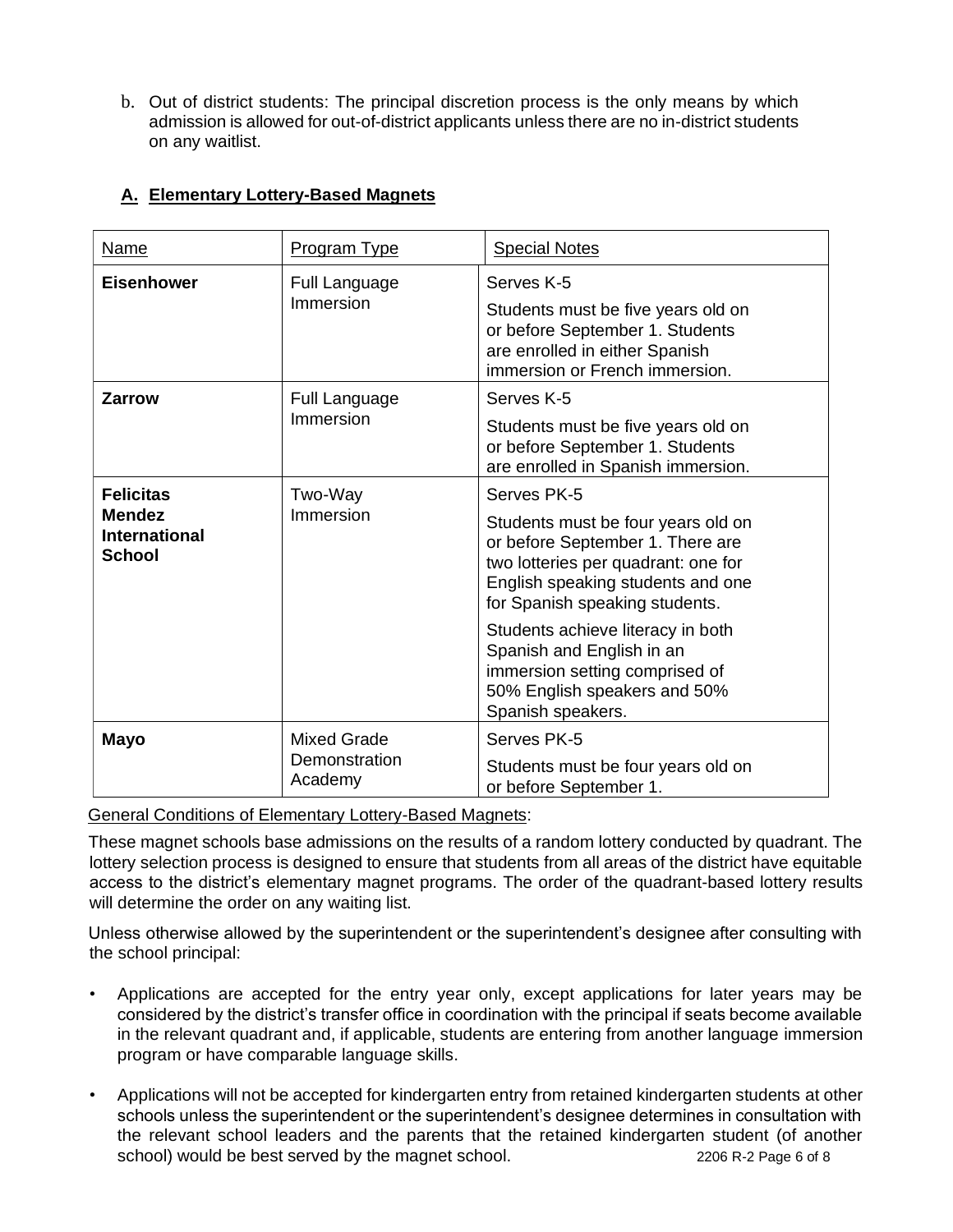- If required by the school's principal, students attending an immersion school will take a language acquisition assessment to determine if they need language supports upon admission to the school.
- After exercising all due diligence to fill all admission slots in a quadrant through the lottery and its waiting list, the school may fill the balance of a quadrant's slots with eligible applicants from other quadrants in the order of their waiting list placement. The time at which such filling from other quadrants will occur, if at all, will be determined by the superintendent or the superintendent's designee in consultation with the school's principal.

#### Sibling Enrollment Preferences and Guarantees in Elementary Magnets:

To foster increased opportunities for family engagement and involvement with the school community, the District will make every effort to provide younger siblings the opportunity to attend the same magnet school that their older sibling is attending. As soon as feasible in the fall, each school will report to the enrollment center the number and ages of younger siblings by family and quadrant so that the school may plan appropriately. To ensure that the District has strong forecast numbers for enrollment and school planning purposes, it is especially important that families provide the District with at least two years notice, as possible, of a student who might apply to the elementary magnet as a younger sibling. Families who do not provide the District with timely younger sibling information may be at risk of forfeiting a sibling preference they would otherwise have. Each year, the District will inform all prospective elementary magnet applicants of the number of younger siblings by quadrant who might apply for enrollment at the magnet school. There is no sibling admission preference for older siblings. Sibling preference for students who do not live the District boundary does not apply, but every effort will be made to place these students if space is available.

A sibling is defined as children who reside at the same address or have a legal document that specifies a split residence and who share at least one common biological or legal parent whether through natural or adoptive means, including biological siblings that share parents; half siblings that share a single parent; step siblings that share a parent or parents through marriage; children who share a parent or parents through adoption or guardianship; and foster children awaiting permanent placement.

- Families with an older sibling who attended the school during the 2017-2018 school year: To honor previous commitments made to elementary magnet families, the younger siblings in these families are assured enrollment into the relevant magnet school, regardless of quadrant, if—during the year in which the younger sibling will be enrolled—the older sibling will still be a student at the school.
- Families who did not have a student at the school during the 2017-2018 school year: To promote family engagement with the school community, applicants who are younger siblings of students attending the school will have enrollment preference for remaining seats in their quadrant over non-siblings in their quadrant if—during the year in which the younger sibling will be enrolled the older sibling will still be a student at the school.
	- $\circ$  Note: While the District will make every effort to provide younger siblings the opportunity to attend the same magnet school that their older sibling is attending, these younger sibling's enrollment will depend on there being enough seats within the student's quadrant at the time of the younger sibling's application (after placing any younger sibling of a student who attended the school during the 2017-2018 school year). In the event there are insufficient slots in the quadrant, a quadrant-based lottery for these siblings will determine their order on the waitlist, and those siblings will be admitted prior to non-siblings in their quadrant.